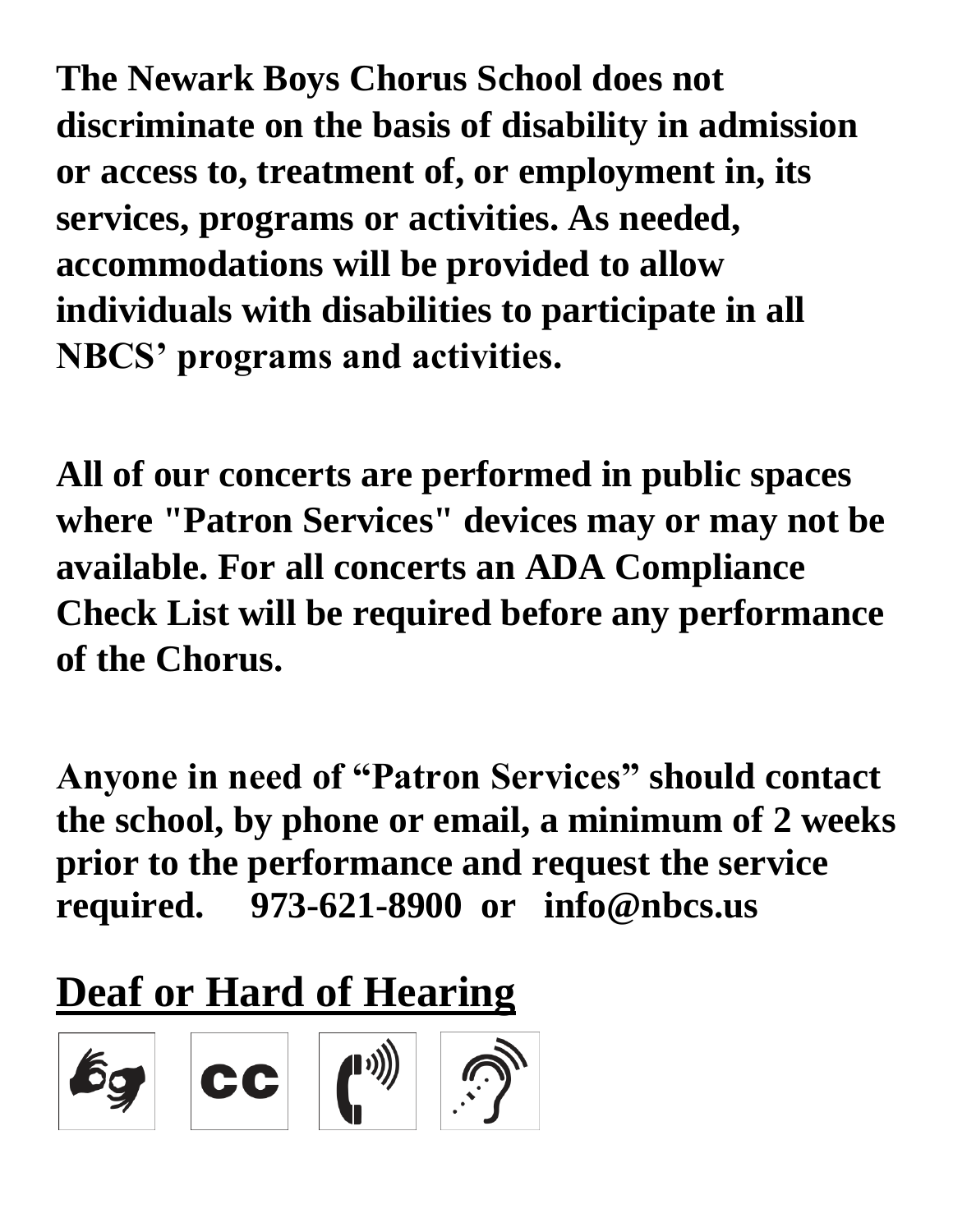**Assistive listening system -** The caller will be informed if there is an IR listening system available at that location.

## **Sign language interpretation of performances** - If requested the school will retain the services of a sign language interpreter to assist with comments made by

the Music Director during the performance

**Open/closed captioning at performances** - The caller will be informed if an open/closed captioning services is available at the location.

## **Blind or Low vision**



**Advance copies of scripts or synopses** - The caller will be informed of the date these materials can be picked up at the school or the caller will provide an address where the materials can be sent preferably via a scan so that enlargements can be provided.